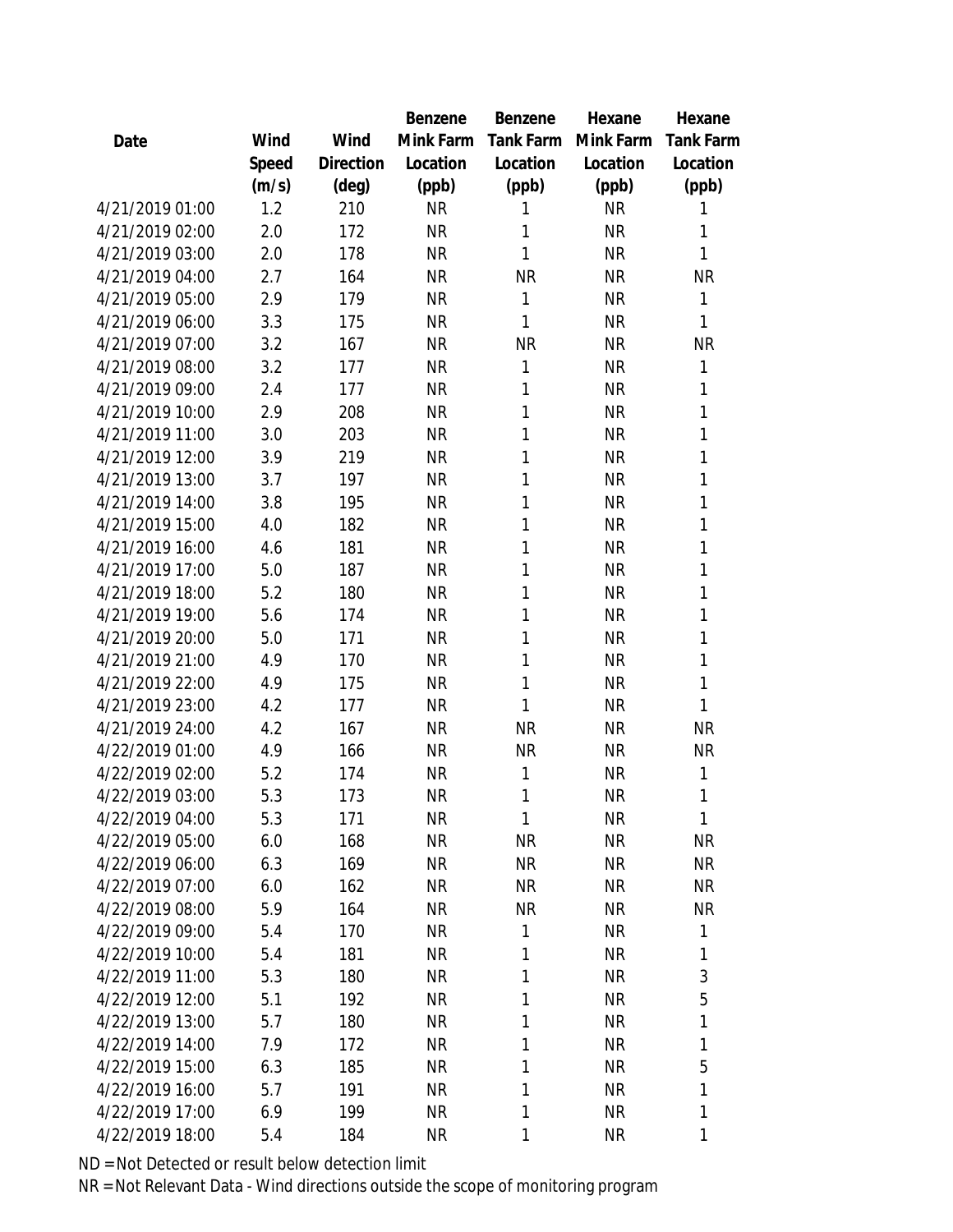|                 |       |                | Benzene   | Benzene   | Hexane       | Hexane           |
|-----------------|-------|----------------|-----------|-----------|--------------|------------------|
| Date            | Wind  | Wind           | Mink Farm | Tank Farm | Mink Farm    | <b>Tank Farm</b> |
|                 | Speed | Direction      | Location  | Location  | Location     | Location         |
|                 | (m/s) | $(\text{deg})$ | (ppb)     | (ppb)     | (ppb)        | (ppb)            |
| 4/22/2019 19:00 | 3.1   | 318            | <b>NR</b> | <b>NR</b> | <b>NR</b>    | <b>NR</b>        |
| 4/22/2019 20:00 | 4.5   | 114            | <b>NR</b> | <b>NR</b> | <b>NR</b>    | <b>NR</b>        |
| 4/22/2019 21:00 | 5.0   | 147            | <b>NR</b> | <b>NR</b> | <b>NR</b>    | <b>NR</b>        |
| 4/22/2019 22:00 | 4.3   | 170            | <b>NR</b> | 1         | <b>NR</b>    | 1                |
| 4/22/2019 23:00 | 6.0   | 176            | <b>NR</b> | 1         | <b>NR</b>    | 1                |
| 4/22/2019 24:00 | 5.6   | 202            | <b>NR</b> | 1         | <b>NR</b>    | 1                |
| 4/23/2019 01:00 | 5.2   | 212            | <b>NR</b> | 1         | <b>NR</b>    | 1                |
| 4/23/2019 02:00 | 6.0   | 239            | 1         | 1         | $\mathbf{1}$ | 1                |
| 4/23/2019 03:00 | 5.5   | 262            | 1         | 1         | 1            | 1                |
| 4/23/2019 04:00 | 5.4   | 267            | 1         | 1         | $\mathbf{1}$ | 1                |
| 4/23/2019 05:00 | 5.5   | 283            | 1         | <b>NR</b> | 1            | <b>NR</b>        |
| 4/23/2019 06:00 | 5.1   | 299            | 1         | <b>NR</b> | 1            | <b>NR</b>        |
| 4/23/2019 07:00 | 4.0   | 325            | 1         | <b>NR</b> | 1            | <b>NR</b>        |
| 4/23/2019 08:00 | 3.6   | 335            | 1         | <b>NR</b> | 1            | <b>NR</b>        |
| 4/23/2019 09:00 | 3.8   | 347            | 1         | <b>NR</b> | 1            | <b>NR</b>        |
| 4/23/2019 10:00 | 3.5   | 342            | 1         | <b>NR</b> | 1            | <b>NR</b>        |
| 4/23/2019 11:00 | 3.3   | 342            | 1         | <b>NR</b> | 1            | <b>NR</b>        |
| 4/23/2019 12:00 | 3.3   | 358            | 1         | <b>NR</b> | 1            | <b>NR</b>        |
| 4/23/2019 13:00 | 2.9   | 346            | 1         | <b>NR</b> | 1            | <b>NR</b>        |
| 4/23/2019 14:00 | 2.8   | $\overline{2}$ | 1         | <b>NR</b> | 1            | <b>NR</b>        |
| 4/23/2019 15:00 | 2.9   | 3              | 1         | <b>NR</b> | $\mathbf{1}$ | <b>NR</b>        |
| 4/23/2019 16:00 | 2.6   | 47             | <b>NR</b> | <b>NR</b> | <b>NR</b>    | <b>NR</b>        |
| 4/23/2019 17:00 | 4.0   | 106            | <b>NR</b> | <b>NR</b> | <b>NR</b>    | <b>NR</b>        |
| 4/23/2019 18:00 | 3.6   | 112            | <b>NR</b> | <b>NR</b> | <b>NR</b>    | <b>NR</b>        |
| 4/23/2019 19:00 | 3.6   | 131            | <b>NR</b> | <b>NR</b> | <b>NR</b>    | <b>NR</b>        |
| 4/23/2019 20:00 | 2.9   | 141            | <b>NR</b> | <b>NR</b> | <b>NR</b>    | <b>NR</b>        |
| 4/23/2019 21:00 | 2.4   | 156            | <b>NR</b> | <b>NR</b> | <b>NR</b>    | <b>NR</b>        |
| 4/23/2019 22:00 | 2.9   | 165            | <b>NR</b> | <b>NR</b> | NR           | <b>NR</b>        |
| 4/23/2019 23:00 | 2.8   | 149            | <b>NR</b> | <b>NR</b> | <b>NR</b>    | <b>NR</b>        |
| 4/23/2019 24:00 | 2.5   | 150            | <b>NR</b> | <b>NR</b> | <b>NR</b>    | <b>NR</b>        |
| 4/24/2019 01:00 | 2.5   | 154            | <b>NR</b> | <b>NR</b> | <b>NR</b>    | <b>NR</b>        |
| 4/24/2019 02:00 | 1.6   | 107            | <b>NR</b> | <b>NR</b> | <b>NR</b>    | <b>NR</b>        |
| 4/24/2019 03:00 | 1.5   | 96             | <b>NR</b> | <b>NR</b> | <b>NR</b>    | <b>NR</b>        |
| 4/24/2019 04:00 | 1.4   | 80             | <b>NR</b> | <b>NR</b> | <b>NR</b>    | <b>NR</b>        |
| 4/24/2019 05:00 | 0.2   | 78             | <b>NR</b> | <b>NR</b> | <b>NR</b>    | <b>NR</b>        |
| 4/24/2019 06:00 | 0.6   | 105            | <b>NR</b> | <b>NR</b> | <b>NR</b>    | <b>NR</b>        |
| 4/24/2019 07:00 | 1.3   | 81             | <b>NR</b> | <b>NR</b> | <b>NR</b>    | <b>NR</b>        |
| 4/24/2019 08:00 | 2.2   | 76             | <b>NR</b> | <b>NR</b> | <b>NR</b>    | <b>NR</b>        |
| 4/24/2019 09:00 | 2.2   | 77             | <b>NR</b> | <b>NR</b> | <b>NR</b>    | <b>NR</b>        |
| 4/24/2019 10:00 | 2.4   | 90             | <b>NR</b> | <b>NR</b> | <b>NR</b>    | <b>NR</b>        |
| 4/24/2019 11:00 | 2.9   | 125            | <b>NR</b> | <b>NR</b> | <b>NR</b>    | <b>NR</b>        |
| 4/24/2019 12:00 | 3.4   | 119            | <b>NR</b> | <b>NR</b> | <b>NR</b>    | <b>NR</b>        |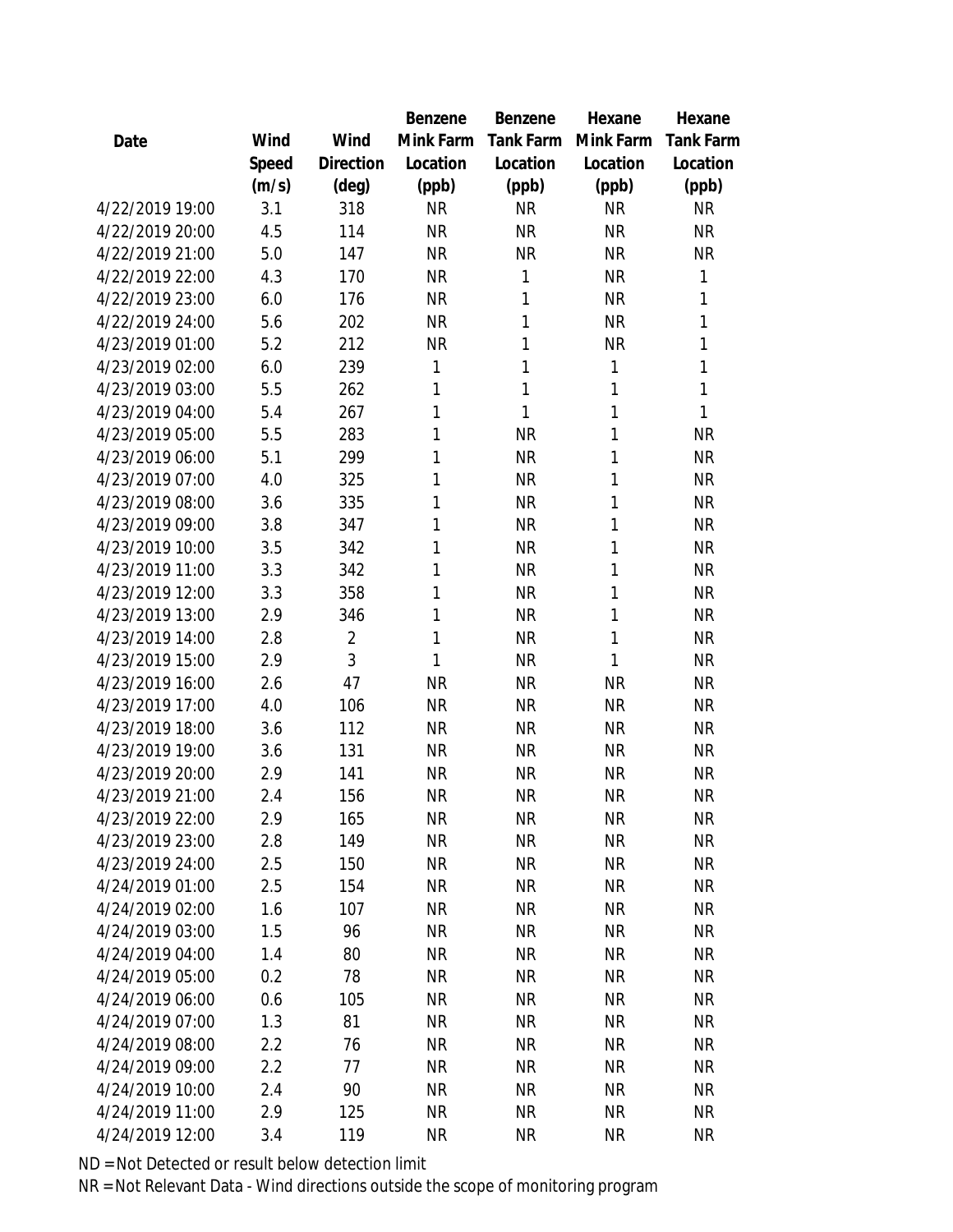|                 |       |                | Benzene   | Benzene     | Hexane    | Hexane       |
|-----------------|-------|----------------|-----------|-------------|-----------|--------------|
| Date            | Wind  | Wind           | Mink Farm | Tank Farm   | Mink Farm | Tank Farm    |
|                 | Speed | Direction      | Location  | Location    | Location  | Location     |
|                 | (m/s) | (deg)          | (ppb)     | (ppb)       | (ppb)     | (ppb)        |
| 4/24/2019 13:00 | 3.2   | 132            | <b>NR</b> | <b>NR</b>   | <b>NR</b> | <b>NR</b>    |
| 4/24/2019 14:00 | 3.3   | 148            | <b>NR</b> | <b>NR</b>   | <b>NR</b> | <b>NR</b>    |
| 4/24/2019 15:00 | 3.2   | 132            | <b>NR</b> | <b>NR</b>   | <b>NR</b> | <b>NR</b>    |
| 4/24/2019 16:00 | 3.1   | 150            | <b>NR</b> | <b>NR</b>   | <b>NR</b> | <b>NR</b>    |
| 4/24/2019 17:00 | 3.5   | 173            | <b>NR</b> | $\mathbf 1$ | <b>NR</b> | $\mathbf{1}$ |
| 4/24/2019 18:00 | 3.0   | 150            | <b>NR</b> | <b>NR</b>   | <b>NR</b> | <b>NR</b>    |
| 4/24/2019 19:00 | 2.6   | 165            | <b>NR</b> | <b>NR</b>   | <b>NR</b> | <b>NR</b>    |
| 4/24/2019 20:00 | 3.9   | 171            | <b>NR</b> | 1           | <b>NR</b> | $\mathbf{1}$ |
| 4/24/2019 21:00 | 3.9   | 170            | <b>NR</b> | 1           | <b>NR</b> | $\mathbf{1}$ |
| 4/24/2019 22:00 | 2.4   | 161            | <b>NR</b> | <b>NR</b>   | <b>NR</b> | <b>NR</b>    |
| 4/24/2019 23:00 | 1.6   | 144            | <b>NR</b> | <b>NR</b>   | <b>NR</b> | <b>NR</b>    |
| 4/24/2019 24:00 | 0.9   | 156            | <b>NR</b> | <b>NR</b>   | <b>NR</b> | <b>NR</b>    |
| 4/25/2019 01:00 | 0.0   | CALM           | <b>NR</b> | <b>NR</b>   | <b>NR</b> | <b>NR</b>    |
| 4/25/2019 02:00 | 1.3   | 85             | <b>NR</b> | <b>NR</b>   | <b>NR</b> | <b>NR</b>    |
| 4/25/2019 03:00 | 1.0   | 120            | <b>NR</b> | <b>NR</b>   | <b>NR</b> | <b>NR</b>    |
| 4/25/2019 04:00 | 1.4   | 98             | <b>NR</b> | <b>NR</b>   | <b>NR</b> | <b>NR</b>    |
| 4/25/2019 05:00 | 1.2   | 140            | <b>NR</b> | <b>NR</b>   | <b>NR</b> | <b>NR</b>    |
| 4/25/2019 06:00 | 1.0   | 151            | <b>NR</b> | <b>NR</b>   | <b>NR</b> | <b>NR</b>    |
| 4/25/2019 07:00 | 1.2   | 91             | <b>NR</b> | <b>NR</b>   | <b>NR</b> | <b>NR</b>    |
| 4/25/2019 08:00 | 0.7   | 151            | <b>NR</b> | <b>NR</b>   | <b>NR</b> | <b>NR</b>    |
| 4/25/2019 09:00 | 0.9   | 139            | <b>NR</b> | <b>NR</b>   | <b>NR</b> | <b>NR</b>    |
| 4/25/2019 10:00 | 1.6   | 125            | <b>NR</b> | <b>NR</b>   | <b>NR</b> | <b>NR</b>    |
| 4/25/2019 11:00 | 1.7   | 3              | <b>NR</b> | <b>NR</b>   | <b>NR</b> | <b>NR</b>    |
| 4/25/2019 12:00 | 1.8   | 118            | <b>NR</b> | <b>NR</b>   | <b>NR</b> | <b>NR</b>    |
| 4/25/2019 13:00 | 2.2   | 161            | <b>NR</b> | <b>NR</b>   | <b>NR</b> | <b>NR</b>    |
| 4/25/2019 14:00 | 1.9   | 74             | <b>NR</b> | <b>NR</b>   | <b>NR</b> | <b>NR</b>    |
| 4/25/2019 15:00 | 1.8   | 44             | <b>NR</b> | <b>NR</b>   | <b>NR</b> | <b>NR</b>    |
| 4/25/2019 16:00 | 2.1   | 79             | <b>NR</b> | <b>NR</b>   | <b>NR</b> | <b>NR</b>    |
| 4/25/2019 17:00 | 3.0   | 81             | <b>NR</b> | <b>NR</b>   | <b>NR</b> | <b>NR</b>    |
| 4/25/2019 18:00 | 2.5   | 78             | <b>NR</b> | <b>NR</b>   | <b>NR</b> | <b>NR</b>    |
| 4/25/2019 19:00 | 2.1   | 78             | <b>NR</b> | <b>NR</b>   | <b>NR</b> | <b>NR</b>    |
| 4/25/2019 20:00 | 1.6   | 75             | <b>NR</b> | <b>NR</b>   | <b>NR</b> | <b>NR</b>    |
| 4/25/2019 21:00 | 1.6   | 37             | 1         | <b>NR</b>   | 1         | <b>NR</b>    |
| 4/25/2019 22:00 | 2.0   | 356            | 1         | <b>NR</b>   | 1         | <b>NR</b>    |
| 4/25/2019 23:00 | 4.7   | 3              | 1         | <b>NR</b>   | 1         | <b>NR</b>    |
| 4/25/2019 24:00 | 4.2   | 355            | 1         | <b>NR</b>   | 1         | <b>NR</b>    |
| 4/26/2019 01:00 | 4.0   | 351            | 1         | <b>NR</b>   | 1         | <b>NR</b>    |
| 4/26/2019 02:00 | 4.6   | $\overline{2}$ | 1         | <b>NR</b>   | 1         | <b>NR</b>    |
| 4/26/2019 03:00 | 3.9   | 358            | 1         | <b>NR</b>   | 1         | <b>NR</b>    |
| 4/26/2019 04:00 | 3.7   | 333            | 1         | <b>NR</b>   | 1         | <b>NR</b>    |
| 4/26/2019 05:00 | 3.6   | 320            | 1         | <b>NR</b>   | 1         | <b>NR</b>    |
| 4/26/2019 06:00 | 3.7   | 299            | 1         | <b>NR</b>   | 1         | <b>NR</b>    |